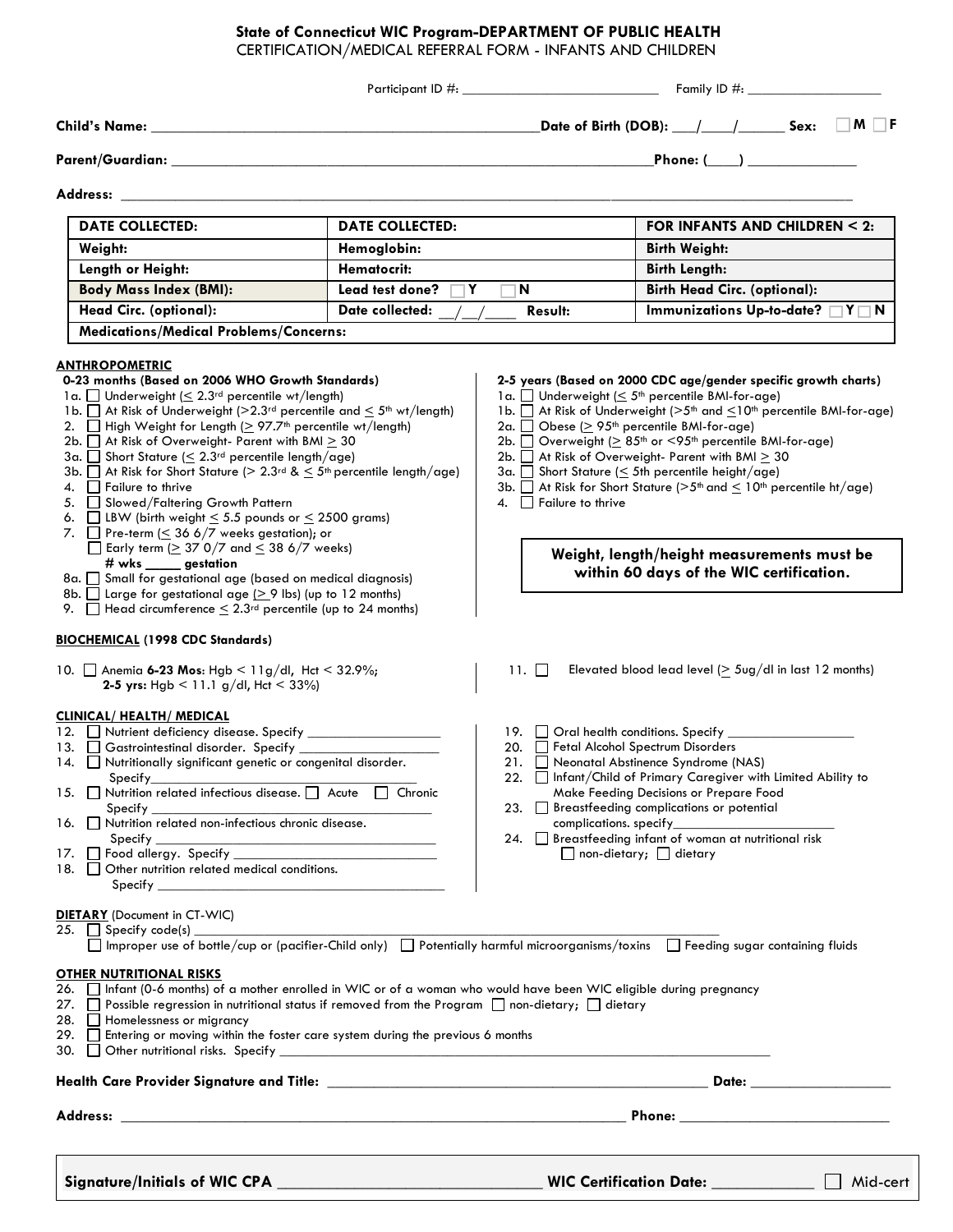| $I, Yo, \_\_$              | $P$ (Print Name/Nombre en letra de imprenta) give permission to/doy mi permiso a:                                                                                                                                                                                                                                                                                                                                                                                                                                             |
|----------------------------|-------------------------------------------------------------------------------------------------------------------------------------------------------------------------------------------------------------------------------------------------------------------------------------------------------------------------------------------------------------------------------------------------------------------------------------------------------------------------------------------------------------------------------|
| Date/Fecha $\qquad \qquad$ |                                                                                                                                                                                                                                                                                                                                                                                                                                                                                                                               |
|                            | (Health Care Provider or Organization/ Proveedor de atención de la salud u organización)                                                                                                                                                                                                                                                                                                                                                                                                                                      |
| Date/Fecha__/              | (Health Care Provider or Organization/ Proveedor de atención de la salud u organización)                                                                                                                                                                                                                                                                                                                                                                                                                                      |
| Date/Fecha ___/            | (Health Care Provider or Organization/ Proveedor de atención de la salud u organización)                                                                                                                                                                                                                                                                                                                                                                                                                                      |
|                            | determine if my child qualifies for the WIC Program and to coordinate WIC nutrition services for my child. I also agree WIC staff<br>may talk with my child's health care provider and/or the organization listed above about any medical/behavioral concerns that<br>may affect my child's overall health in order to better coordinate my child's care.                                                                                                                                                                     |
|                            | para divulgar la información de mi hijo -la cual se encuentra en el reverso de este formulario de certificación del Programa WIC,<br>para que el personal del Programa WIC determine si mi hijo es elegible para el WIC y para coordinar los servicios de nutrición<br>que el WIC brindará a mi hijo. También acepto que es posible que el personal del WIC se comunique con el proveedor de<br>atención de la salud de mi hijo o la organización indicada anteriormente sobre toda inquietud médica o del comportamiento que |
| $\bullet$                  | pueda afectar la salud general del mi hijo para coordinar mejor la atención de mi hijo.<br>I understand that if my child's well exam is not timed with my WIC certification visit; WIC staff will make efforts to obtain the<br>health information needed to complete the WIC certification visit (e.g. height/length or weight).                                                                                                                                                                                             |
| $\bullet$                  | Comprendo que si el examen del niño sano de mi hijo no está coordinado con la visita de certificación del Programa WIC, el<br>personal del WIC se esforzará por obtener la información médica necesaria para completar dicha visita (altura/largo y peso).                                                                                                                                                                                                                                                                    |
| $\bullet$                  | I understand that I can change my mind and cancel this permission at any time. To do this, I need to write a letter to my health<br>care provider or organization listed above and send it or take it to where I am now giving permission. Let WIC staff know if<br>you cancel permission with your provider. $\Box$ Permission cancelled <b>Date</b> ____/_____/_____                                                                                                                                                        |

**Relationship to Participant/Relación con el participante:** \_\_\_\_\_\_\_\_\_\_\_\_\_\_\_\_\_\_\_\_\_\_\_\_\_\_\_ **Date/ Fecha \_\_\_\_/\_\_\_\_/\_\_\_\_\_** 

**This permission is good for one (1) year from the date of the authorized signature above. Este permiso es válido durante un año a partir de la fecha de la firma del representante autorizado precedente.**

**If the information has already been given out, I understand it is too late for me to change my mind and cancel the permission. Si mi información ya ha sido proporcionada, comprendo que es demasiado tarde para que cambie de opinión y cancele el permiso.**

WIC staff follows Federal law to protect WIC participant privacy (confidentiality) and cannot re-disclose (share) WIC applicant or participant information except with written consent or as required by law.

El personal del WIC sigue las leyes federales para proteger la privacidad (confidencialidad) de los participantes del WIC y no puede revelar (compartir) la información del solicitante o participante del WIC, a menos que cuente con un consentimiento por escrito o según lo requiera la ley.

**Declined/Rechazado Date/ Fecha \_\_\_\_/\_\_\_\_/\_\_\_\_\_**